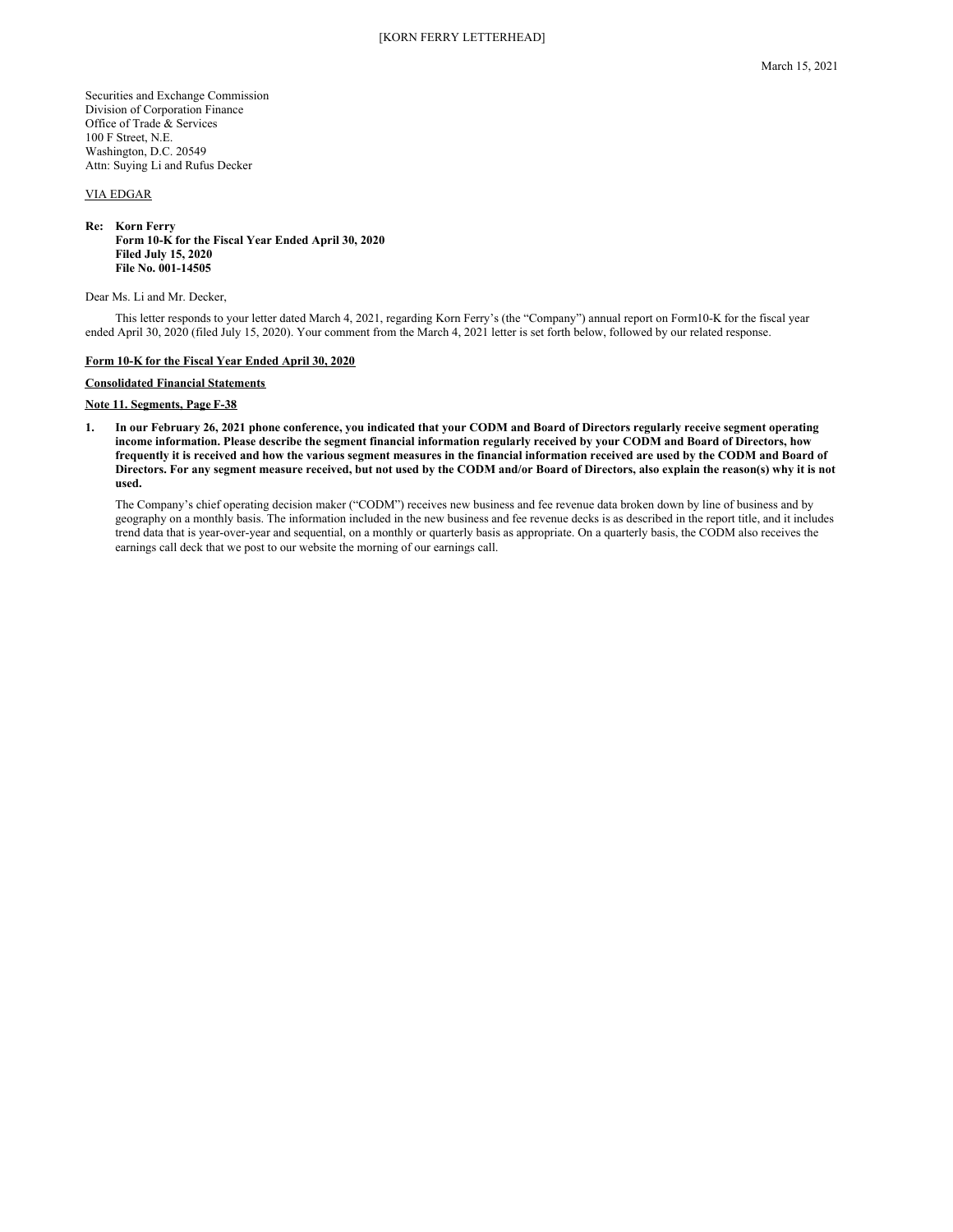The earnings call deck contains:

- 1) High level financial metrics at the consolidated Company level, including fee revenue, Adjusted EBITDA dollars, Adjusted EBITDA margin, and Adjusted Diluted EPS.
- 2) The percentage of fee revenue represented by each line of business, each geography, and each industry.
- 3) Fee revenue and Adjusted EBITDA (stacked bars that include quarterly amounts for each line of business) for the quarter being reported on, the prior quarter within the same fiscal year, and the same quarter in the prior fiscal year.
- 4) Quarterly new business consolidated and for each line of business on a trailing four quarter basis.
- 5) A separate slide for each line of business that details fee revenue and Adjusted EBITDA in dollars and as a percent of fee revenue (the margin) along with operating statistics that are unique to each line of business. As an example, in Consulting we show consultant and execution staff productivity – hours worked, average bill rate, and headcount.
- 6) The last slide shows our cash and marketable securities position for the quarter being reported on, the prior quarter within the same fiscal year, and the same quarter in the prior fiscal year.

The deck also has a page that includes descriptions for the footnotes used on the slides referenced above as well as an Appendix that contains all of the required reconciliations of each non-GAAP financial measure to the relevant U.S. GAAP financial measure. It is only in these pages in the Appendix where operating income and operating margin can be found, as they are part of the reconciliation.

In addition to the above, the CODM receives on a quarterly basis the earnings press releases and the periodic reports. He reviews these documents, but he does not use them as a management tool. These documents also contain all of the required reconciliations of non-GAAP financial measures to the relevant U.S. GAAP financial measure.

The Audit Committee of the Board of Directors receives the earnings call deck, the earnings press release, and the Company's periodic filing, all on a quarterly basis. The Board of Directors receives the earnings call deck on a quarterly basis and the Annual Report on Form 10-K.

The CODM uses the new business, fee revenue, and Adjusted EBITDA (dollars and margin) to establish performance targets, assess performance, and make resource allocation decisions. The CODM does not use segment operating income information notwithstanding the fact that it is included in the Appendix of the earnings call deck that is provided to him. This is because, for him, Adjusted EBITDA better facilitates comparisons to historical performance, clearer analyses of potential future performance and forward earnings potential, and the identification of trends, in each case without the distortion that may be caused by less predictable charges and events.

2